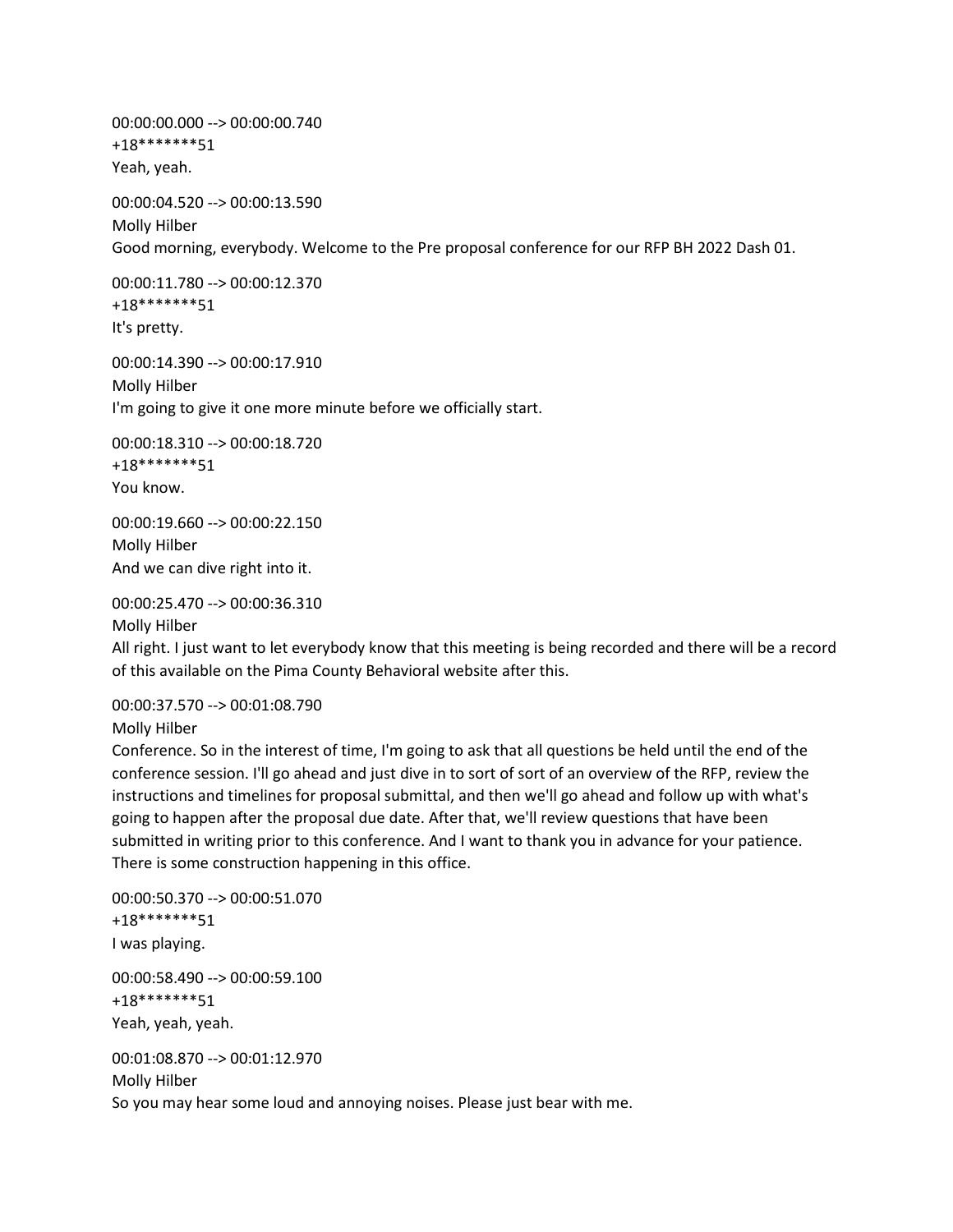00:01:13.790 --> 00:01:44.120 Molly Hilber

We want to have a log of who is attending this conference today. So if you are joining via teams, please enter your name and organization in the chat. Otherwise, if you're joining by phone, please feel free to unmute yourself and introduce yourself or you can send an email with your name, organization and contact information to my email. That's Molly period Hilber at pima.gov. That's Molly.Hilber@pima.gov

00:01:19.220 --> 00:01:19.520 +18\*\*\*\*\*\*\*51 You know.

00:01:30.340 --> 00:01:30.830 +18\*\*\*\*\*\*\*51 Ohh.

00:01:44.200 --> 00:01:45.430

00:01:48.890 --> 00:01:50.740 +18\*\*\*\*\*\*\*51 Good morning, Molly. This is John Dallas.

00:01:49.780 --> 00:02:17.510

Molly Hilber

So just to dive right into a quick overview of Pima County is soliciting proposals from offers to provide medical, dental and behavioral health services to detainees in the custody of the Pima County Sheriff's Department, as well as use in the custody of the Pima County Juvenile Court. The contractor will be expected to deliver services that maintain a level of quality that is in accordance with the National Commission on Correctional Health Care as well as the state of Arizona.

00:02:17.680 --> 00:02:21.030 Molly Hilber And the terms and conditions that are specified in the RFP.

00:02:22.050 --> 00:02:51.480

Molly Hilber

Offers are required to read the entire RFP solicitation, including all reference documents, attest that they are willing and able to comply with the requirements and incorporate all associated costs for service delivery in their proposal. The proposal certification document - Appendix one - should be signed by an individual authorized to represent the organization. So CEO, COO; ideally, this will be the person who's going to sign any subsequent contract if awarded.

00:02:52.690 --> 00:03:20.800

Molly Hilber

Just a reminder that the county will not accept verbal requests for clarifications or interpretations. Offers must submit any questions or deviation requests in writing to the county's behavioral health department. You can email that directly to me again, that's molly.hilber@pima.gov. Any questions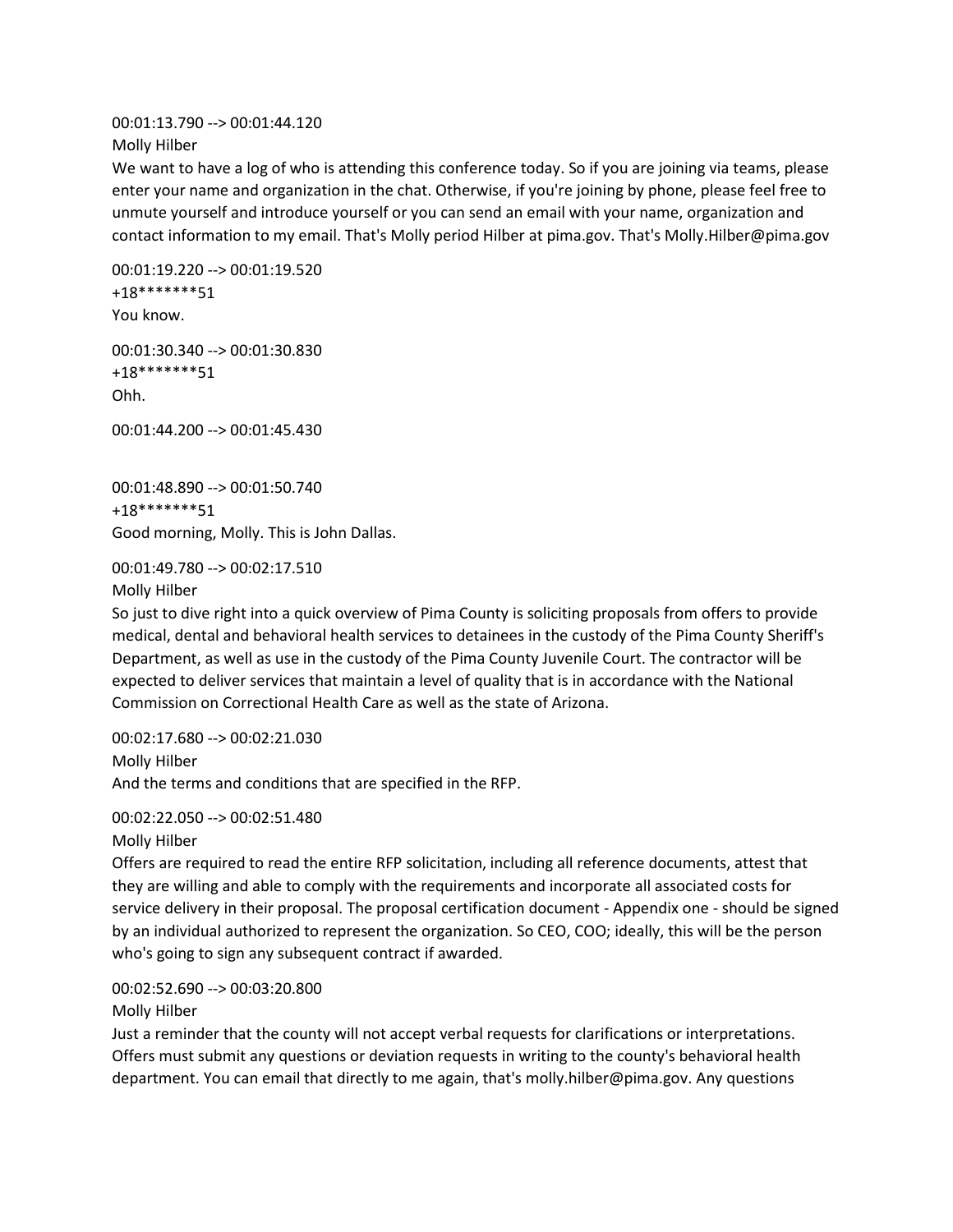submitted after this proposal conference will be populated in a document and made available online so that it can be accessible whenever people need it.

00:03:21.520 --> 00:03:43.470

Molly Hilber

No oral interpretations or clarifications made to any respondent as to the meaning of the solicitation documents will be binding on Pima County. Contractors should check the website, the behavioral Health website for any amendments to the RFP. If an amendment is made, contractor should make sure to acknowledge the amendment in their proposal per the instructions in the RFP.

00:03:44.860 --> 00:03:56.080

Molly Hilber

Proposals will be due by 4:00 o'clock local Arizona time on May 19th, 2022. Contractors are required to mail 5 copies of the proposals to the behavioral health department.

00:03:56.760 --> 00:03:59.580 Molly Hilber That address is 3950.

00:04:00.480 --> 00:04:02.040 Molly Hilber South Country Club Rd.

00:04:02.830 --> 00:04:06.320 Molly Hilber Tucson, AZ 85714.

00:04:08.580 --> 00:04:12.870 Molly Hilber You can deliver proposals in person, otherwise Fedex's recommended.

00:04:15.380 --> 00:04:18.870 Molly Hilber After proposals are received, the Behavioral health department.

00:04:20.860 --> 00:04:29.550 Molly Hilber Will verify minimum qualifications and notify any offers who meet those qualifications of the date, time and location of the oral presentations.

00:04:30.220 --> 00:04:34.720 Molly Hilber Oral presentations must be conducted in person at the Pima County Behavioral Health Department.

00:04:35.670 --> 00:05:04.240

Molly Hilber

And will be scheduled over a two week period from Monday, May 30th through Friday, June 10th during oral presentations. Offers should demonstrate their knowledge at Pima County Adult Detention Center and Pima County Juvenile Detention Center. Offers should highlight any knowledge or experience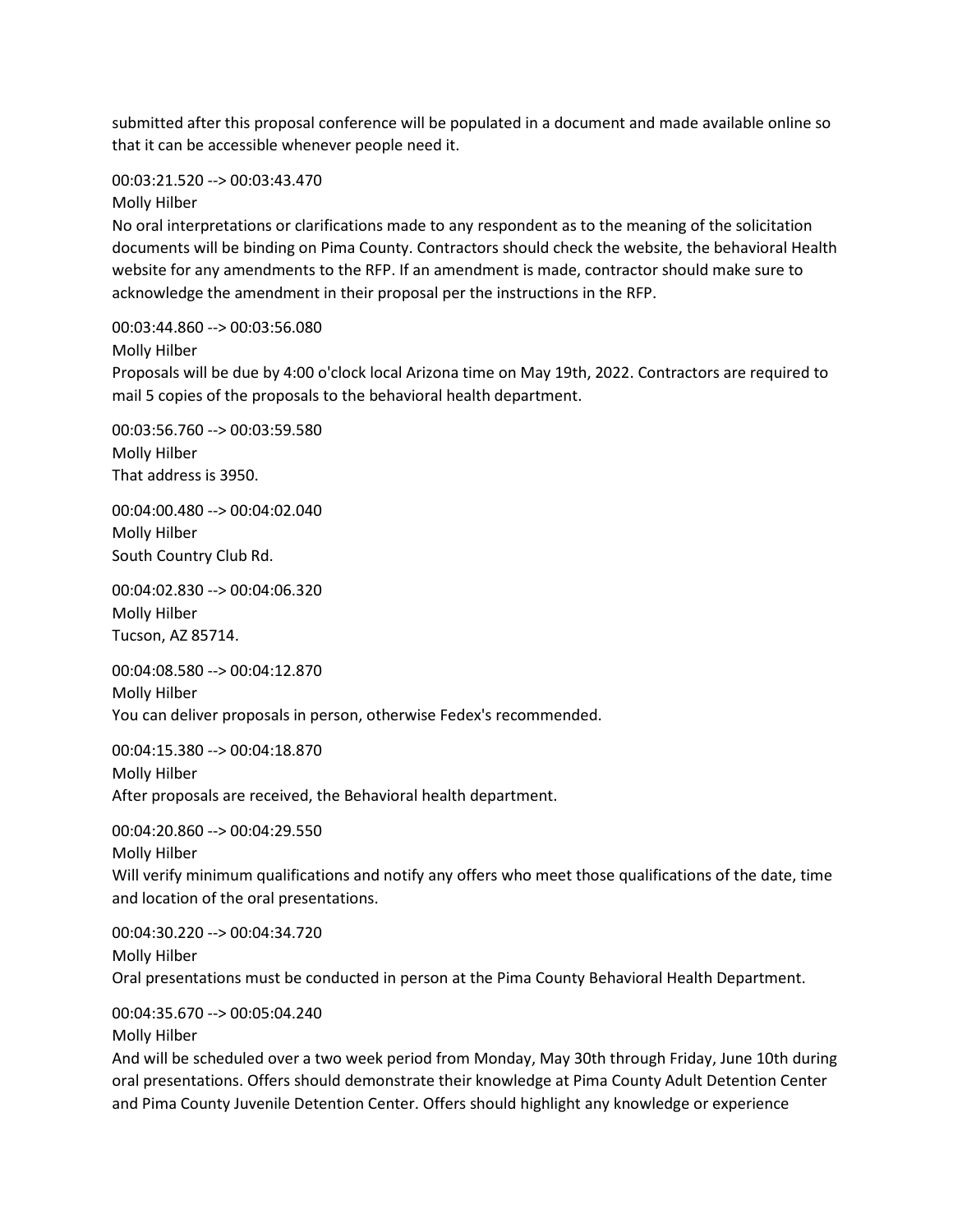related to providing medication assisted treatment programming within a detention center as well as any coordination with restoration to competency services or coordination with reentry planning.

## 00:05:05.460 --> 00:05:29.080

## Molly Hilber

After the oral presentations are held, awards will be announced. Notice of Recommendation for award will be published on June 29th, 2022 on the Pima County website. The county will not provide results of this procurement in response to telephone inquiries, any interested parties may view the notice of award posted to the Pima County Behavioral Health website at any time after the award date.

## 00:05:29.980 --> 00:05:55.830 Molly Hilber

A public opening will be conducted via Microsoft Teams meeting at 4:30 PM on June 30th, 1 Business day after the notice of award is published. A link to the public opening will be available via the behavioral health website. The amount of each bid and other relevant information, as well as the name of each bidder shall be announced and recorded in a document that can be reviewed after the award via the behavioral health website.

00:05:56.610 --> 00:05:59.210 Molly Hilber And I've been getting a few emails in.

00:06:00.700 --> 00:06:03.590 Molly Hilber Thank you all for letting me know who's on the phone.

00:06:05.430 --> 00:06:34.140

## Molly Hilber

So now I want to go ahead and address some of the questions that we got in writing beforehand. And again, these will also be printed in the document and the answers will be available on the Pima County Behavioral health website. The first question that we got was asking to remove the \$500,000 performance bond requirement. Unfortunately, we cannot do that and contractors must be able to prove their ability to secure the bond as a minimum qualification.

00:06:35.700 --> 00:06:39.930 Molly Hilber There was a request to extend the deadline out two weeks.

00:06:40.630 --> 00:07:01.890

Molly Hilber

Unfortunately, we will not be able to extend the due date. Please submit proposals before 4:00 PM on May 19th. Again, that's 4:00 PM local Arizona time. This timeline is based on timelines set by the Pima County Procurement Department. So we don't get a lot of wiggle room. We had a question about a deadline for questions to be submitted.

00:07:02.930 --> 00:07:22.880 Molly Hilber You may submit questions up to the proposal due date. However, per the RFP, the county may not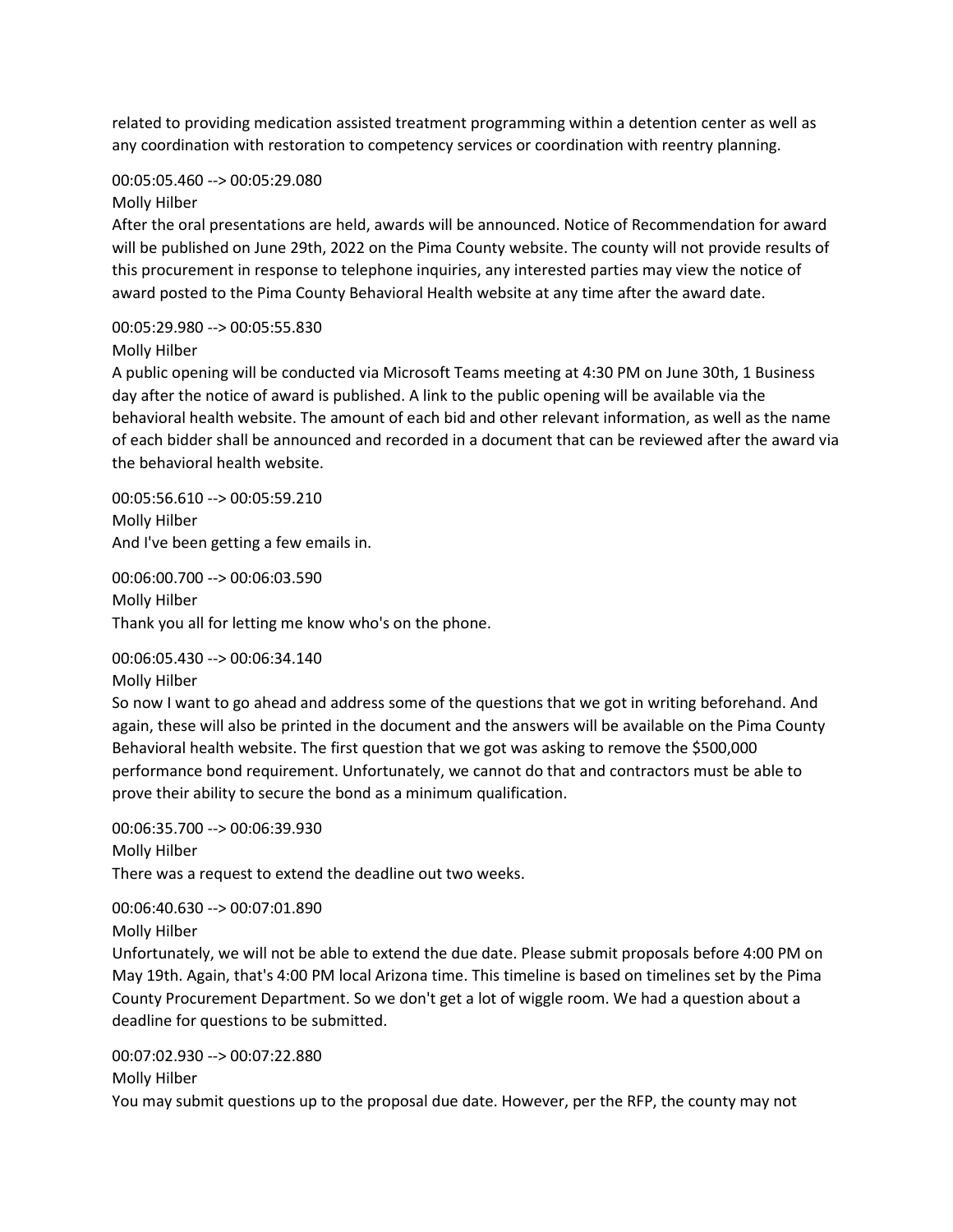answer questions submitted after May 9th, which is 10 days prior to the proposal closing date. Again, please submit questions in writing. This is again so that it can be posted to the website so everybody has the same information.

00:07:25.350 --> 00:07:44.560

Molly Hilber

We got a couple more questions. Just to clarify, one was related to the restoration to competency program- The RTC program. Just to give you sort of a high-level overview, the County has had a restoration to competency program on site at the Adult Detention Center for about 15 years.

00:07:45.960 --> 00:08:01.470 Molly Hilber

The request is for the contractor to provide clinical services for restoration to competency only. The county provides forensic educators as well as psychologists for competency evaluations, so this would be limited to a clinician.

00:08:03.440 --> 00:08:04.130 Molly Hilber And the county.

00:08:05.940 --> 00:08:14.980

Molly Hilber

The average caseload for the restoration of competency program is about 30 individuals. Once it exceeds that, usually there will be a wait list created.

00:08:16.600 --> 00:08:29.530

Molly Hilber

We received a question related to if the County prefers to stay with the currently contracted pharmacy company. There is no preference but any cost related to transitioning pharmacies must be included in the pricing exhibit.

00:08:30.730 --> 00:08:58.140

Molly Hilber

We also had a question about MAT programming for juveniles. MAT programming will be intended for adult detainees only, but except for very, very limited cases where it's clinically indicated for a juvenile just to give a little background, we had one case in which a juvenile was prescribed MAT in the community and then that was continued. So it's not going to be a regular thing. MAT will be mostly for adult detainees.

00:08:59.470 --> 00:09:01.220 Molly Hilber We did receive

00:09:03.530 --> 00:09:33.640

Molly Hilber

other questions that we were not able to get the answers to in time for this pre proposal conference. So again those will all be posted to the website with their answers. We're going to try to get that up within